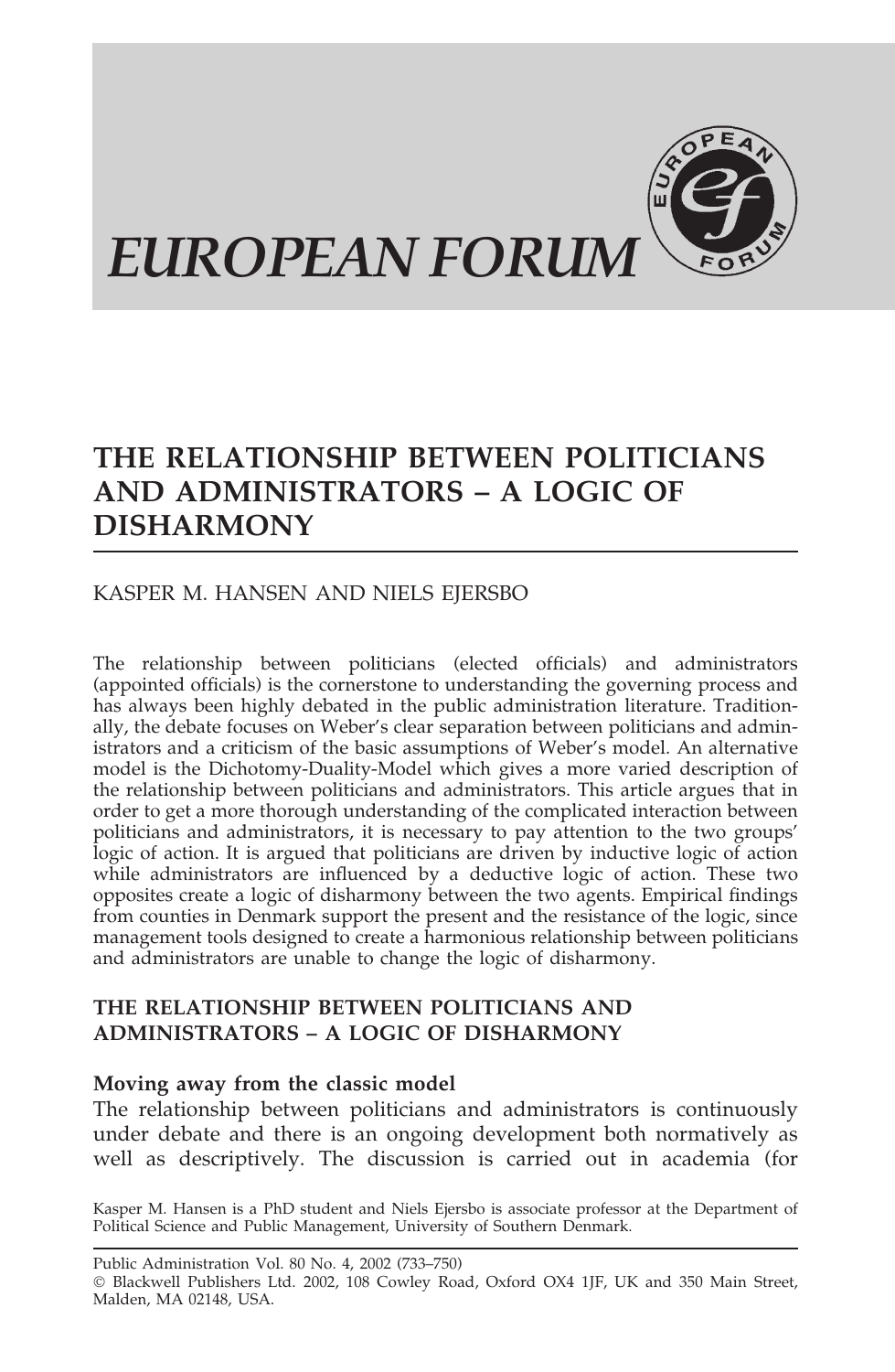example, Svara 1990; Mouritzen and Svara 2002; Stewart 1993), as well as in the non-academic field (for example, OECD; ICMA; The Danish National Association of Local Authorities). Weber's classic model of bureaucracy, and especially its implication for the relationship between politicians and administrators, has been a foundation for most discussions (see Svara 1990). Weber's model, developed at the beginning of the 20th century, is an idealtype and should not be seen as a normative model. In the traditional understanding of the division of labour between politicians and administrators, the two groups have separate roles. Politicians are to draw up visions, goals and general principles of action and develop strategies, while administrators are to implement the politicians' wishes and run the day-to-day administration (Weber 1922). In an American context, Woodrow Wilson put forward similar ideas as early as 1887 (Wilson 1887). The administration is a purely technical instrument. The work of the administration is based upon rules and regulations and is applied with neutrality (Mouritzen and Svara 2002). The characteristics of such a bureaucracy ensure tenure to staff and promotion based upon formal qualifications which in turn give independence from politicians.

This simple and unique division of work between politicians and administrators has developed into a normative ideal in western society. It is reinforced by various publications from interest organizations (for example, the OECD) and by the recycling of management ideas based upon the policy-management split (Røvik 1998; Antonsen *et al*. 2000, p. 35). This normative ideal contradicts several empirical studies showing a more complex interaction between politicians and administrators, and more diverse roles for the two sets of actors. Administrators are to a very large extent involved in the formulation of visions and objectives at the political level. Their involvement is not limited to choosing means but also involves ends. In other words, administrators play an active role at the political level. Likewise, politicians see a need to involve themselves directly with constituency cases and administration. Constituency cases refer in our understanding to a case which is *ad hoc*, concerns a specific set of individuals, and has a narrowly defined issue. Mouritzen and Svara (2002) use the term 'single cases'' and Berg (2000) the term 'specific cases'. However, Berg (2000) shows that politicians construct their own understanding of cases, which makes it difficult to strictly categorize the cases as for example constituency cases. Politicians are very much involved in the implementation and administration of different policies (see, for example, Berg 2000; Svara 1990). Taking into account the massive critique of the classic model since Weber's work was published (see, for example, White 1926; Price 1941), one may ask why this understanding of the division of work between politicians and administrators maintains such a strong normative position. This is especially so considering that Weber in his own work had already confronted many of the problems. Several explanations may be put forward. First, the model is simple and therefore relatively easy to work with, explain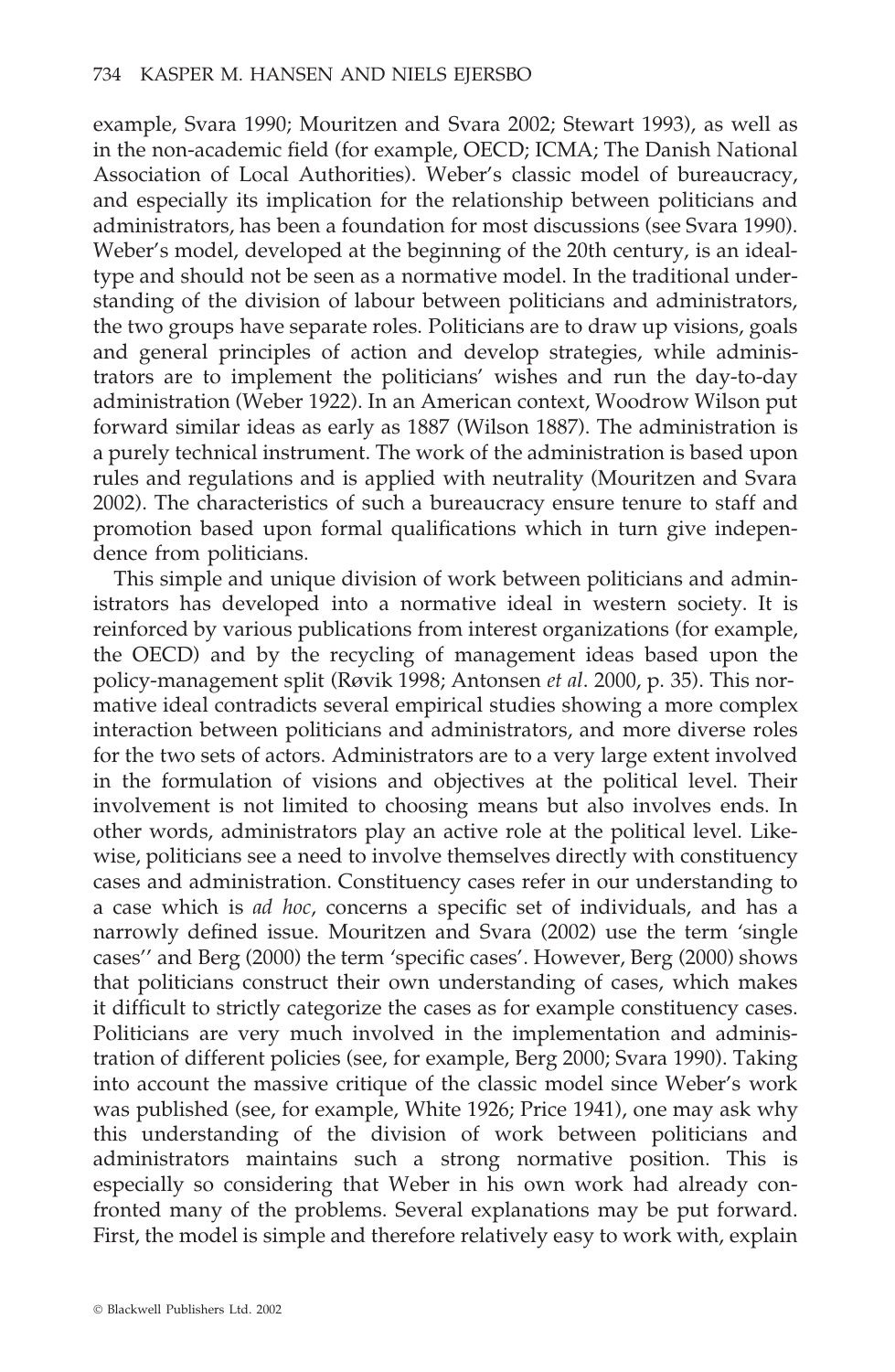and communicate. Second, Weber's use of the concept 'ideal-type' may be misunderstood and interpreted instead as a normative ideal. Third, there is a huge emphasis on rational models within western society (March 1995). An example is Management-By-Objectives (MBO), introduced from the private sector under the umbrella concept New Public Management (Lane 2000). The harmony between MBO and Weber's classic model has had a mutually reinforcing effect on the two models and has broadened its diffusion within the public sector. In the last part of the paper we will discuss the relationship between MBO and the policy-management split further. First we discuss the logic behind politicians' and administrators' actions and give more empirical evidence that the logic of disharmony is at play.

The gap between the normative standard of separate roles and empirical studies has motivated the development of other models to understand the relationship between politicians and administrators. Aberbach, Putnam and Rockman (1981) introduce four images to describe the relationship between politicians and administrators, and Guy Peters (1987) describes five idealtype models of interaction. In this respect, James Svara's Dichotomy-Duality-Model (1985, 1990) is interesting because it tries to reckon with a clear separation. The Dichotomy-Duality-Model recognizes the limitations of the classic model, and the need for a model based on real work situations. In the following sections we will introduce the Dichotomy-Duality-Model as described by James Svara (Svara 1985, 1990, 1998). Secondly, we will use the model as a starting point for some theoretical arguments and, finally, support our theoretical claims with a survey on politicians and administrators.

# **THE DICHOTOMY-DUALITY-MODEL**

The model is developed in order to give a more realistic understanding than other models of the relationship between politicans and administrators. The Dichotomy-Duality-Model is inspired by classic decision-making theory and Weber's classic model. The model has four dimensions. Dimension one and two (Mission and Policy) is a specification of Weber's legal hegemony, while dimension three and four (Administration and Management) is a specification of Weber's bureaucracy-function. The four dimensions make it possible to broaden the classic roles and to make the transition from politicians and administrators more fluent as well as overlapping as indicated by empirical studies. The bold line in the Dichotomy-Duality-Model presented in figure 1, divides the governing process into two work fields or spheres and represents a division of leadership between politicians and administrators. In a traditional understanding of the governing process, these spheres are related to formal decision making and leadership in each of the four dimensions. However, as the model illustrates, politicians and administrators share this 'power over' in each dimension of the governing process and, accordingly, the model rejects politicians' monopolization of the legal hegemony as well as administrators' monopolization of the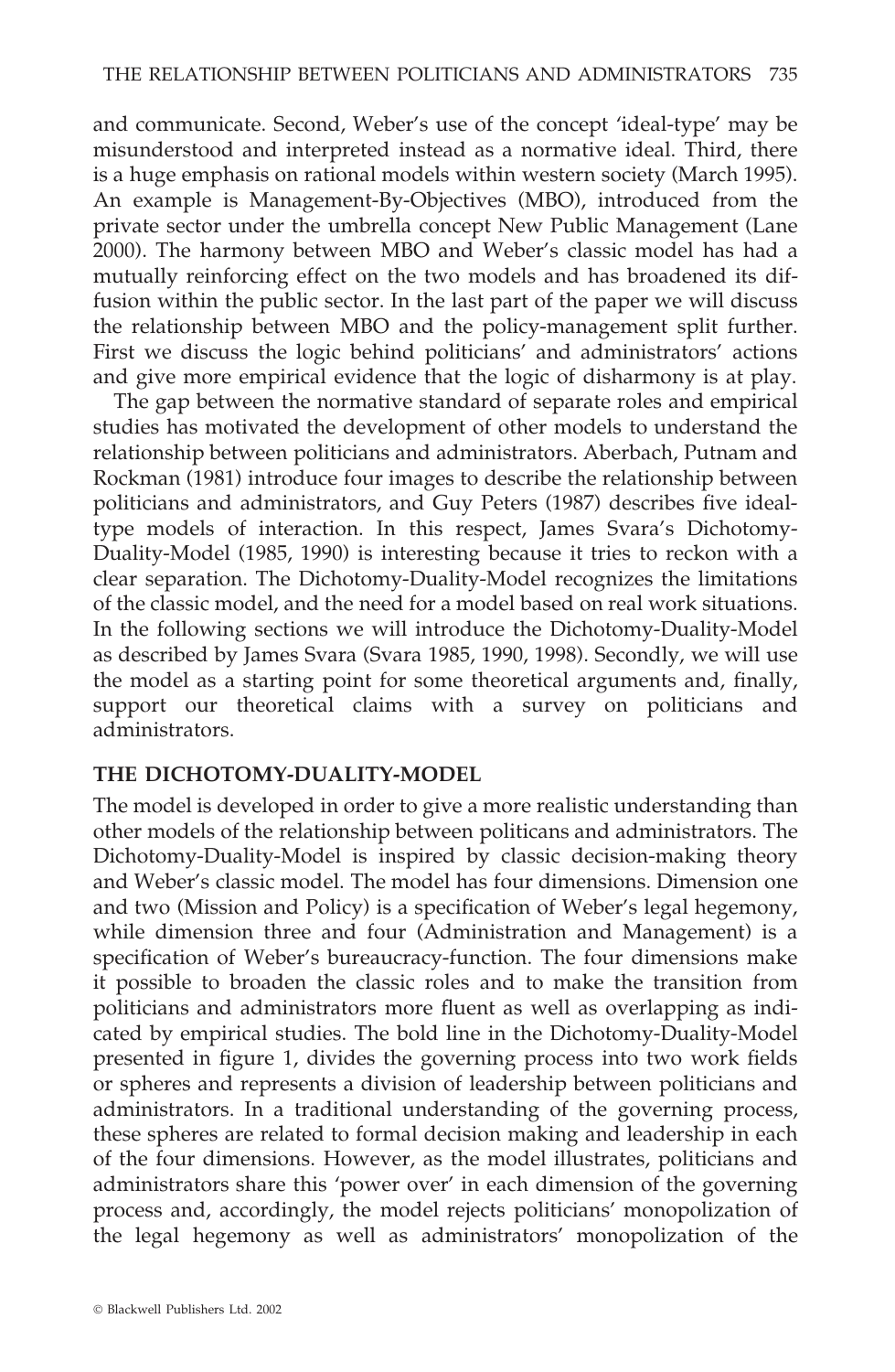

FIGURE 1. *The Dichotomy-Duality-Model*

bureaucracy-function. The blurred distinction between the two spheres over the four dimensions also represents a challenge to a clear-cut picture of democratic accountability and control, as it becomes more difficult to hold a specific person accountable for specific decisions.

The four dimensions: Mission, Policy, Administration and Management, cover the governmental and work process in every organization, public or private (Svara 1990, p. 7). In a public context, these tasks are carried out by politicians and administrators. As can be seen from the figure design, politicians' focus is on the top level while the administrators' focus is on the bottom. The Mission-dimension implies the task of setting the overall visions and goals for a business and, in this way, defines the purpose and scope for an organization. Examples of Mission tasks are tax-level, changes in the county's standing orders/ordinance, and the initiation of new and phasing out of existing services. Strategies for the regional level development are put forward and future scenarios are discussed and analysed. The second dimension – Policy – includes the operationalization of goals and visions ratified under the Mission-dimension. It is in this dimension that the budget is formulated and concrete decisions regarding programmes and choice of policy instrument are decided. Tasks within the policy-dimension include among others the attraction of funds from upper-level government and finding general principles of implementing services. Administration forms the third dimension in the interaction between politicians and administrators. In this dimension, the service is implemented and delivered to the public and complaints from citizens are dealt with and programmes and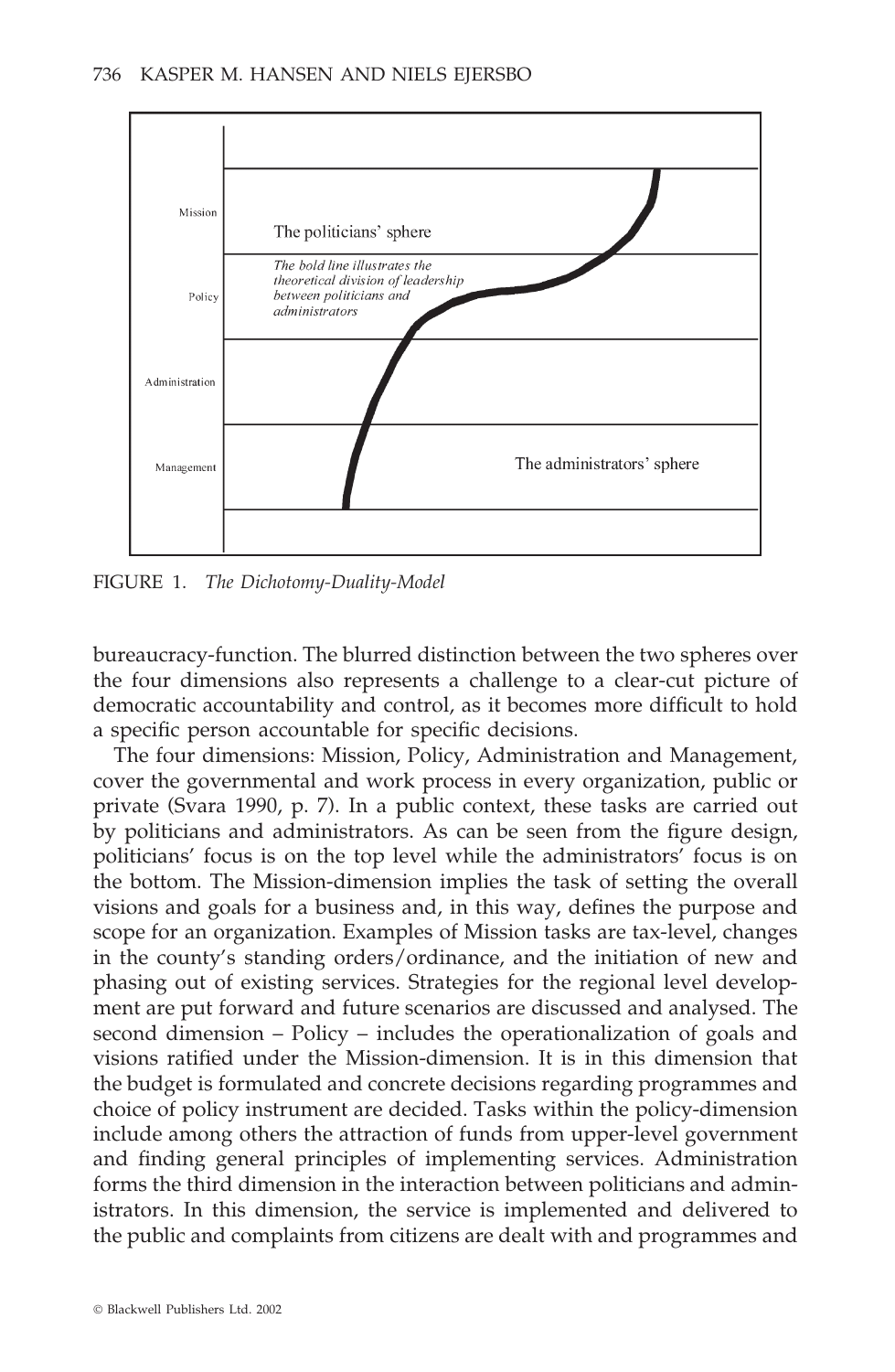service are evaluated. The last dimension is Management, which includes internal activities such as coordination of staff, employment of subordinate staff, complaints from employees and personnel procedures.

The four dimensions of the Dichotomy-Duality-Model in a county context can be illustrated by the following example. A county council defines a general need to improve the infrastructure within the region during the following two years (Mission). The administrators and politicians consider different actions and finally decide to expand a road between two major cities in the region (Policy). The technical considerations regarding the construction of the road are carried out by a civil servant from the technical division and a bidding process is carried out (Administration). In the last dimension (Management) an entrepreneur is chosen – private or public. Employees, who supervise the ongoing construction, are hired and trained. The example shows the content of the different dimensions. At the same time, it illustrates the difficulties in separating the dimension. It may also be difficult to determine whether politicians or administrators have the most influence in each dimension, as influence may vary, especially within the policy-dimension. The policy-dimension may be the one dimension with the most intense interaction between politics and administration. As Svara points out, administrators will be involved in giving advice on policies and thereby potentially influence the policy. On the other hand, the different policies will later be subject to discussions in the council (Svara 1990, p. 21). The way the interaction is carried out within the policy dimension may spill over into other dimensions. All in all, the dimensions give a more comprehensive and multi-faceted understanding of how real decisions are carried out compared to the classical model. At the same time, the model recognizes and pinpoints the division of labour and most of all the complementarities between the roles of politicians and administrators.

The model as such can be criticized for implying a zero sum game – a closed system. Within each dimension of the model, the tasks of politicians and administrators must add up to 1. This means that if a politician sees it as his most important cause to engage himself in constituency cases, it would be impossible for a manager to do the same. Accordingly, the administrators' behaviour determines the politicians' behaviour as well as the other way around. However, looking at the relationship between politicians and administrators as a zero sum game has its advantages. First of all, it pinpoints the fact that the relation between politicians and administrators is an interplay and, when trying to understand the behaviour of the one part, we must also consider the behaviour of the other part. Furthermore, the model allows that interdependency in the relationship is not strictly defined, because the boundaries within as well as between the four dimensions are fluid and overlapping, varying over time as well as between cases: this being one of the model's advantages in its descriptive context.

The model may also be criticized for neglecting 'politics' and relying too much on private sector characteristics. The public sector is infused with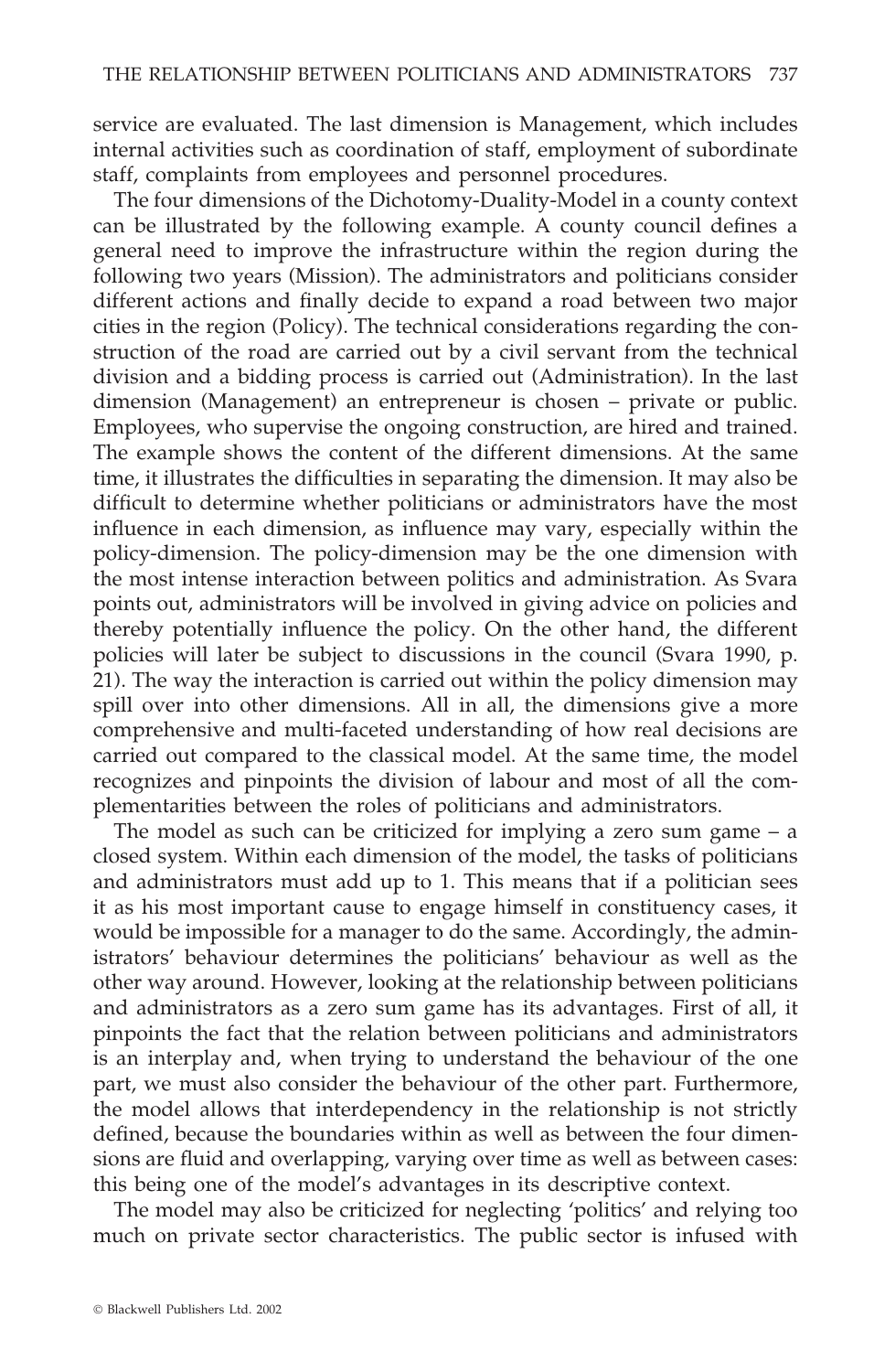values such as equality and neutrality to a much higher extent than a private organization. It is governed by a body elected by popular vote among citizens, not by an appointed board of directors. In other words, 'Other institutions, . . ., are not free from politics, but government is politics' (Appleby 1992, p. 147). On the one hand, the specific public context will clearly separate the dimension due to demands for democratic control and accountability. On the other hand, the tasks and problems which the public organization deals with may be characterized as wicked problems for which no uniquely perfect solution can be found. As a consequence, the definition of the problem is in itself often a trade-off between competing interests (Harmon and Mayer 1992). Thus, the model puts too little emphasis on politics as the struggle for competing interest, and it may be fruitful to discuss the dimensions more freely and open up to the specific logic behind the politicians as well as the administrators (see also Svara 1999).

# **LOGIC OF DISHARMONY**

It makes no sense to talk about the political process without taking the administration into account and vice versa. Politics and administration are two separate, analytical components, but they are to a very high extent integrated into the same political process (Peters 1978, 1987, 1996). We are in need of a model which can describe the relationship as an integrated process with fluent borders. However, as shown, this is not an easy task. As a starting point, one must have a more thorough understanding of the basic assumptions underlying the behaviour of politicians and administrators.

In what follows, we argue for the existence of a logical disharmony between politicians and administrators based on two different logics of action (Ejersbo 1997, p. 259). The logical disharmony is based upon the following set of assumptions about politicians' and administrators' behaviour.

- The basis for political actions is constituency cases. Politicians approach issues case by case and from there form a general attitude towards the issue and focus on the competing interests with these cases. *Politicians can be characterized as having a inductive logic of action.*
- The basis for administrative actions is general statements of laws, rules, objective and values. Administrators approach specific cases and handle problems by referring to general laws, rules, objective and values and, accordingly, administrators focus on consensus of overall goals and strategies within the hierarchy of the organization. *Administrators can be characterized as having a deductive logic of action.*

The respective logics dominate the politicians' and administrators' actions, but the logics are not inclusive since other logics may, in certain periods, influence the relationship. Secondly, the logics are also dependent on the personal characteristics of the actors and they will also vary according to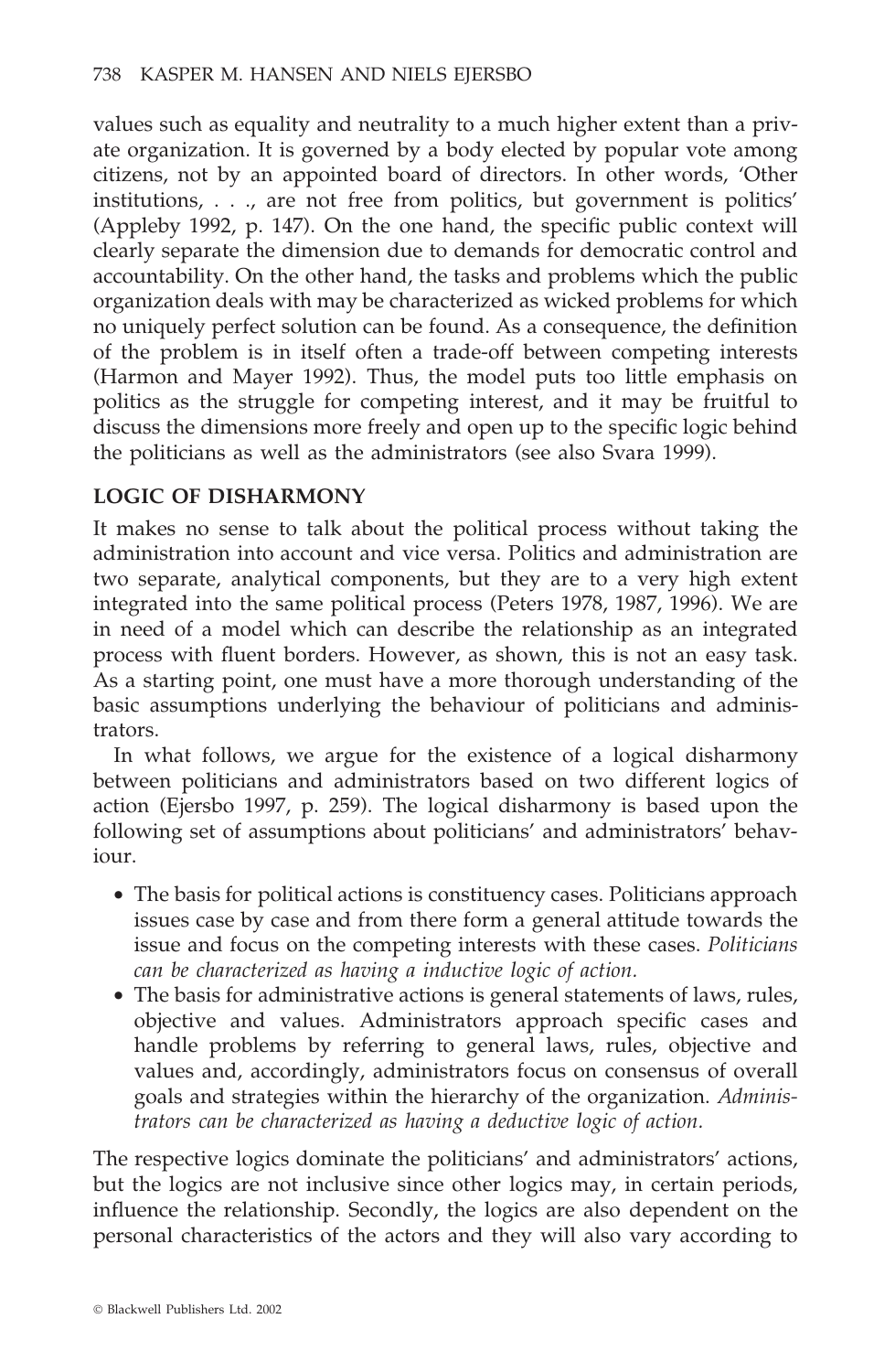time and specific institutional set-up: for example, time to next election, political composition in the council, media attention and so on. To understand the rationale behind the logic of action, we will, in the next two paragraphs, discuss the logic in the context of rational choice theories and theories about socialization taking place in politics and at the workplace with focus on a county context. These two approaches support the two logics of action as argued.

#### **Rational choice**

The well known theoretical basis of rational choice is the assumption of rational/bounded rational individuals with a fixed set of preferences seeking to maximize their utility. Their behaviour is strategic, calculated and opportunistic (Hall and Taylor 1996; Christiansen 1998). Politics is defined by many rational choice proponents as the struggle for power (Hall and Taylor 1996). Conflicting interest is the dynamics and the core of politics, where politics and politicians are seen as a means to mediate the many different interests that exist (Dahl 1961). However, politicians have a clear interest in re-election. In pursuing re-election they have an interest in keeping a high profile towards voters, news media and other politicians. In doing so, politicians also contribute to pluralizing interests, and they have a need for deviating interests – it could be said that politicians feed on mutual disagreement. As a consequence, politicians need to involve themselves in constituency cases in order to show determination and action. They also have to develop a reputation for keeping their promises to the public if they want to renew their 'contract' with the public (Laver 1997, p. 84). Furthermore, the involvement in constituency cases gives them the freedom to choose between the kind of cases, and to choose the ones that produce the most votes. This view of politicians can be criticized – as well as rational choice in general – for not taking altruistic motives into account. Some politicians may not just focus on their self-interests; they may take a broader approach towards the county and objectives such as 'the good of the city' that cut across lines of interest and that may not be a showcase for the single politician, but may also be part of their politics. It has been suggested that (local) politicians hold a number of different roles, which also illustrates that politicians can have a broad set of objectives. Berg (2000) points out that local politicians shift between roles containing different values. She also points out that a sharp division between constituency cases and more general goals and objectives is without relevance in everyday political life.

Politicians' interests in constituency cases are not only a means to increase visibility towards the public, but constituency cases may also be an effective way to exert control over the administration. By following constituency cases politicians may gain an insight into the procedures of the administration and thereby increase the possibility of their finding cases of misuse of power by the administration.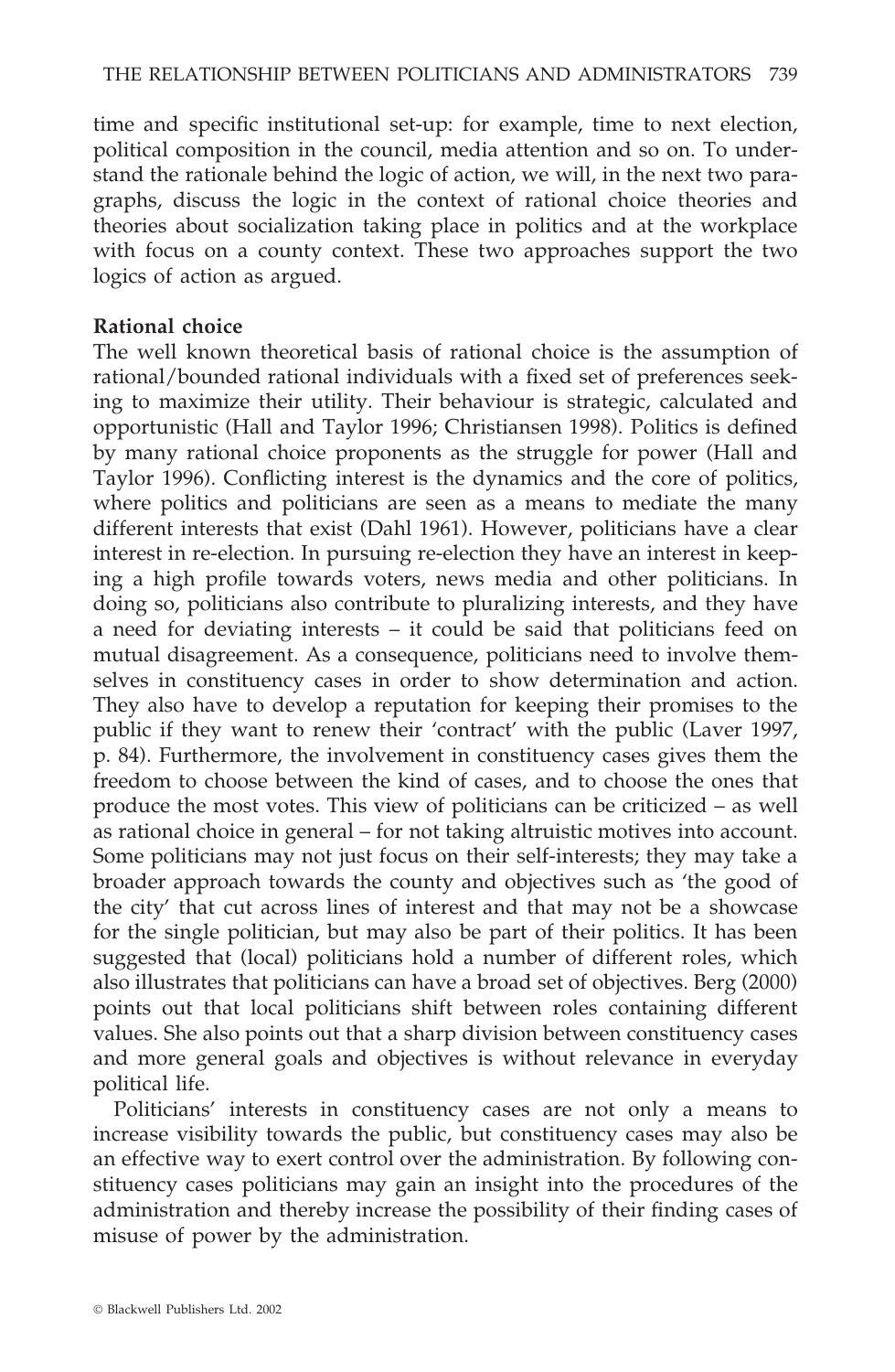Despite the general difficulty that exists for rational choice in dealing with altruistic motives, it is still a sound argument that to a large extent politicians will be driven by the desire to be re-elected and therefore have a strong interest in constituency cases.

Turning to the administrators, they are likewise driven by self-interest (Niskanen 1973; Downs 1967; Mueller 1979). Downs lists five self-interested motives by bureaucrats: power, money income, prestige, convenience and security (Downs 1967, p. 262). As mentioned above, administrators may also be driven by broader motives. Downs acknowledges the existence of these broader motives, but states that administrators will mostly be motivated by their self-interest. Niskanen (1973) points to somewhat similar motives and argues that administrators in public organizations will try to fulfil their motives by maximizing the budget of their department. Dunleavy (1991) suggests that administrators are more interested in shaping the organization in order to obtain interesting tasks.

A complementary strategy to those mentioned above will be to run the administration as smoothly and effectively as possible. Conflicts and diversity constitute obstacles when the administration needs to act (Brunsson 1994). Such obstacles are looked upon as counter productive and administrators seek to minimize these factors. As a consequence, administrators will focus on consensus within both strategies and organizational goals. They also have an interest in keeping politicians away from day-to-day business. Any interference from politicians may only cause problems and make the lives of the administrators even more problematic. And as suggested by Downs, administrators want to maximize their convenience. To protect their position, administrators will try to create a buffer around their powers so they can act independently and free from the political sphere. But in doing so administrators need to actively engage themselves in the sphere between politics and administration and, if they are capable of managing the apex of the governing process, their positions will be much stronger. A strong partnership between politicians and administrators can result in a plus-sum-game, where both actors strengthen their positions if they cooperate and, in this way, the interplay between politicians and administrators will constitute a stronger power base (Mouritzen and Svara 2002). However, administrators' incentives for stable and smoothly run organizations and the strategy to involve themselves in the political process to create a buffer for autonomous action, do not necessarily go hand in hand. Even more importantly, such strategies may be in direct conflict with the logic of politicians, as described above.

Most public organizations have a hierarchical structure which implies a need for rules and objectives that are set by a higher level within the organization. Rules and objectives are the conditions under which hierarchical organizations function. Using these objectives in the daily work implies a deductive way of thinking – going from the abstract to the specific.

In summary, then, politicians need the dynamics between competing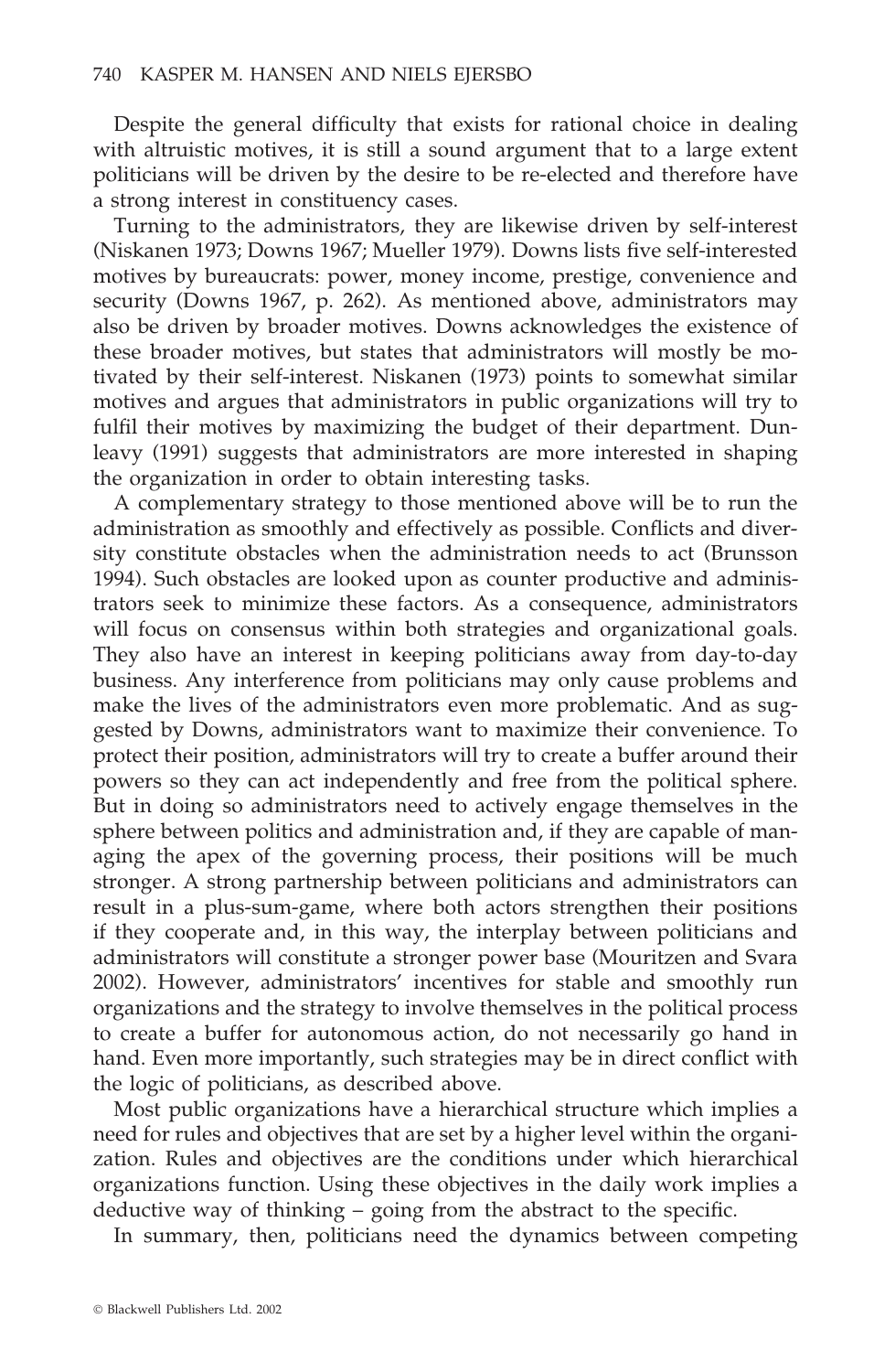goals and constituency cases to justify their actions and to make themselves visible to the public. When forced to formulate more general objectives, their point of reference will be specific cases and constituency cases. Administrators, on the other hand, need the top-down approach and consensus both to gain control and to show effectiveness.

#### **Socialization and recruitment of politicians and administrators**

Politicians and administrators alike go through a socialization process before and after becoming politicians or administrators. Politicians selected in partisan communities must go through the party machinery (Prewitt 1970). In this way, political parties ensure that those elected have been influenced and educated in specific ways. In county councils in Denmark, Norway and Sweden, this feature is most prevalent among the politicians who all have a long career in their party organization (Hansen *et al*. 2000; Disch 1999; Mörk 2000). Secondly, these politicians will have participated in different forms of party work and have often been placed low on the ballot the first couple of times before being elected to the council. In a survey of Danish counties council members, 84 per cent of elected officials indicated that it was not the first time they had run for office, and on average each elected official in 1993 had run for office more than two and a half times since the 1970 election (Hansen *et al*. 2000). The socializing process which politicians go through has a considerable impact on their way of thinking and acting. The struggle up through the party organization also contributes to the reinforcement of conflicting values between politicians representing different parties. Throughout their entire career, they have debated specific issues with fellow politicians. This career reinforces an inductive way of thinking, going from specific to more abstract issues. Likewise, politicians go through a socialization process when they become council members. Many counties give newly elected members of the council an introduction to the county and its administration, emphasizing the need for politicians to focus on general matters.

In most countries, the jobs of local administrators in the public sector cannot be viewed as a genuine profession (Klausen and Magnier 1998). Nevertheless, they have some similarities to a profession and parts of the characteristics of a profession are relevant for public sector administrators. According to theories of professions, norms and values introduced during the education/training and career process will be carried over into the job itself and influence the handling of it (Macdonald 1995). Most top administrators have a university degree in either law, political science or economics. In the survey of Danish county administrators, 73 per cent of all administrators at the country level have a university degree, mostly in law, economics or political science (Ejersbo *et al*. 1998). These results are echoed in a survey of local government CEOs in 15 western democracies. As an example, 78 per cent of local government CEOs in Spain have a university degree and likewise in Sweden, where 90 per cent have a university degree,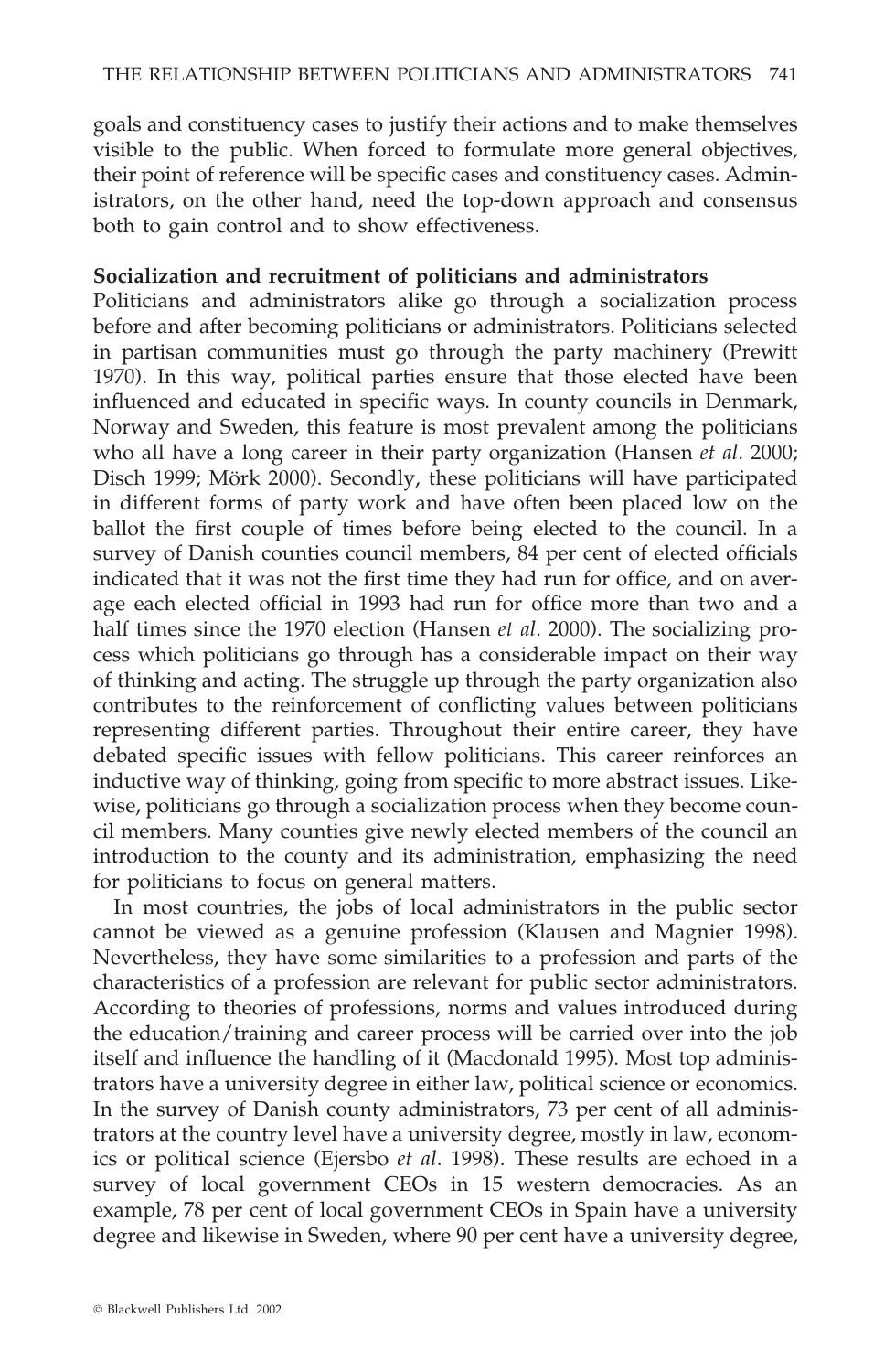the majority in political science (Klausen and Magnier 1998). This implies that public administrators at the local and county level are a relatively homogeneous group when it comes to education and training. When receiving these types of academic education, administrators are trained in a deductive way of thinking, as students are introduced to a general theory and, based on the theory, the students must be able to analyse and discuss a specific subject. This practice is well known in economics where 'laws' are used to guide the analysis. The deductive way of thinking, then, can be expected to influence how public sector administrators handle tasks and generally approach their jobs.

# **THE LOGIC OF DISHARMONY IN ACTION**

In order to explore the idea of a logical disharmony further, we now analyse the interaction between politicians and administrators in county councils in Denmark. This meso level has often been neglected as a research field. More often, the focus has been either on the national level or even supranational level, or on the local level, an example being municipalities. The emergence of a genuine meso level is extremely important and thus the regional level has grown in importance (Sharp 1993, p. 36). In a Danish context, research is especially absent at the county level, despite the fact that the counties (Amter) handle around 10 per cent of the public expenditure, amounting to 6 per cent of the Danish GDP. Denmark has 14 counties, with an average population of 335874, ranging from 45000 to 628000. The county level administers the healthcare service, including hospitals, medical care, and so on, and these services take up 64 per cent of the counties' expenditure. In addition, the county level is responsible for secondary schools and high schools, some road construction, and environmental control. Each county has a council which consists of directly elected officials, among whom the mayor is (indirectly) elected. The term is fixed for four years. The size of the council ranges from 17 to 31. (All data are from 1997, The Association of County Councils in Denmark 2000.) The analysis is based upon a study of Danish counties in 1997. Questionnaires were sent to all 374 council members in all 14 counties and the response rate was 78 per cent. Questionnaires were also sent to the three top management levels in the counties and here 480 out of 545 (88 per cent) responded. For more details see Buch Jensen and Ejersbo (1997), Ejersbo *et al*. (1998) and Buch Jensen *et al*. (1998).

The empirical findings are presented in figure 2. We asked politicians and administrators about their preferences concerning their role in the county council. We also asked administrators to assess the actual behaviour of politicians. Our design allowed only these three important cross-references. A complete mapping of actual behaviour and preferred role preference, including cross-reference between politicians and administrators, would demand  $2 \times 2 \times 2 = 8$  sets of items to each respondent, expanding the questionnaire well beyond its limits (Hansen 1997). Furthermore, while con-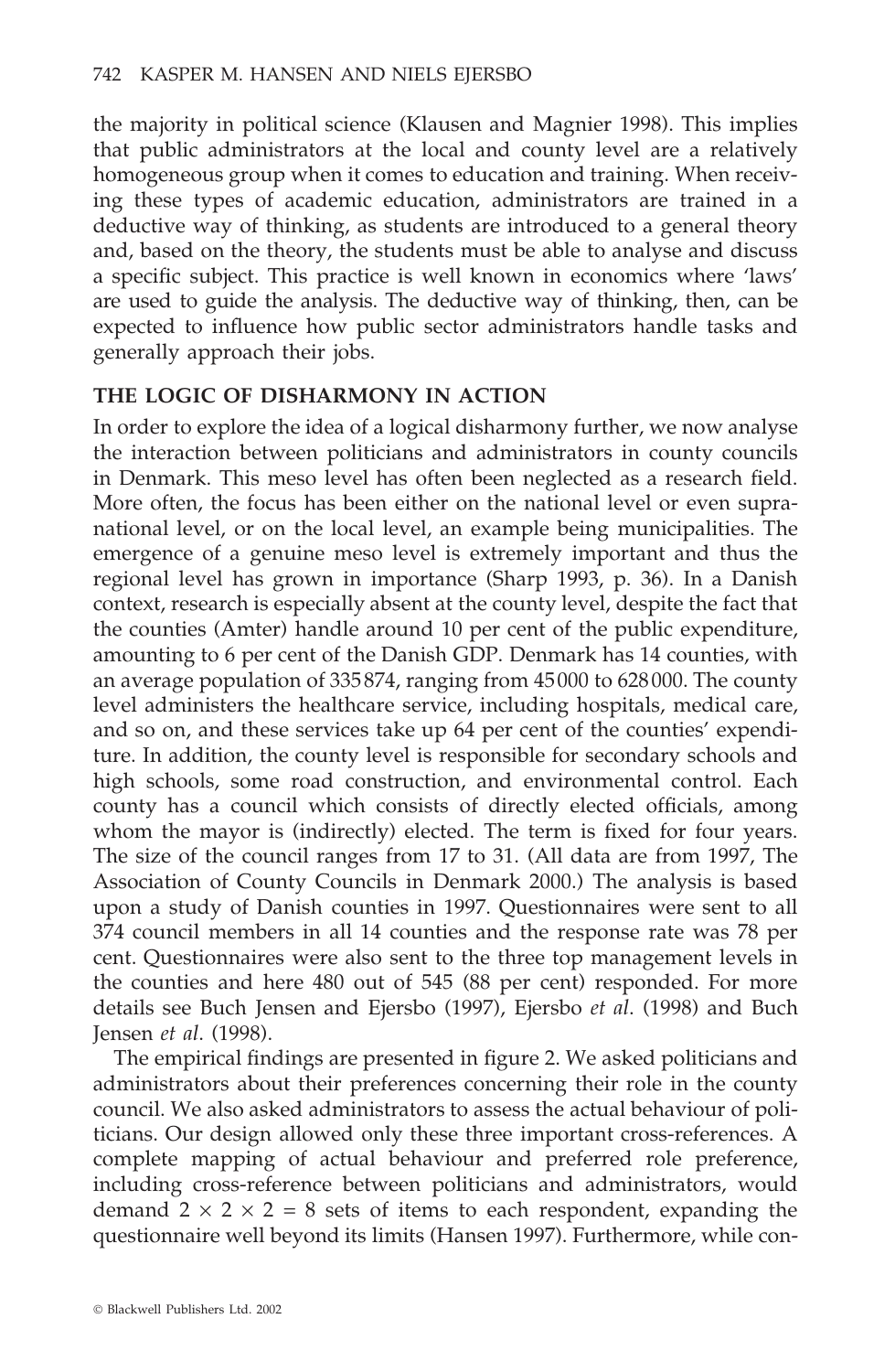

FIGURE 2. *Key elements of the relationship between politicians and administrators in the Danish county context – the role of the politicians*

structing the questionnaire, county CEOs and members of county councils did not believe that part-time politicians would be able to give a valid assessment of managers' work. Focusing on the three cross-references (politicians' and administrators' preferences concerning their role in the county council, and the administrators assessment of the actual behaviour of the politicians) enable us not only to say something about preferences, but also about how politicians are carrying out their role as assessed by the administration.

If the critique of the classic model put forward above holds, we expect politicians to prefer a relatively high involvement in constituency cases and to involve themselves accordingly, and that administrators would prefer that politicians stayed out of constituency cases. With regard to the goal setting element (the first three items in figure 2), politicians and administrators have similar preferences (see figure 2). This similarity can be explained as a way politicians cope with the normative pressures from strong interest organizations and from administrators within the organization pushing politicians to focus on general matters. However, when the politicians' behaviour is assessed by the administrators, there is a clear discrepancy between the preferences of the politicians and administrators alike and the behaviour of the politicians. According to the administrators, politicians do not engage themselves enough in the goal-setting process and engage themselves far too much in constituency cases. This is shown by the constituency cases and the administrative routines (the last items in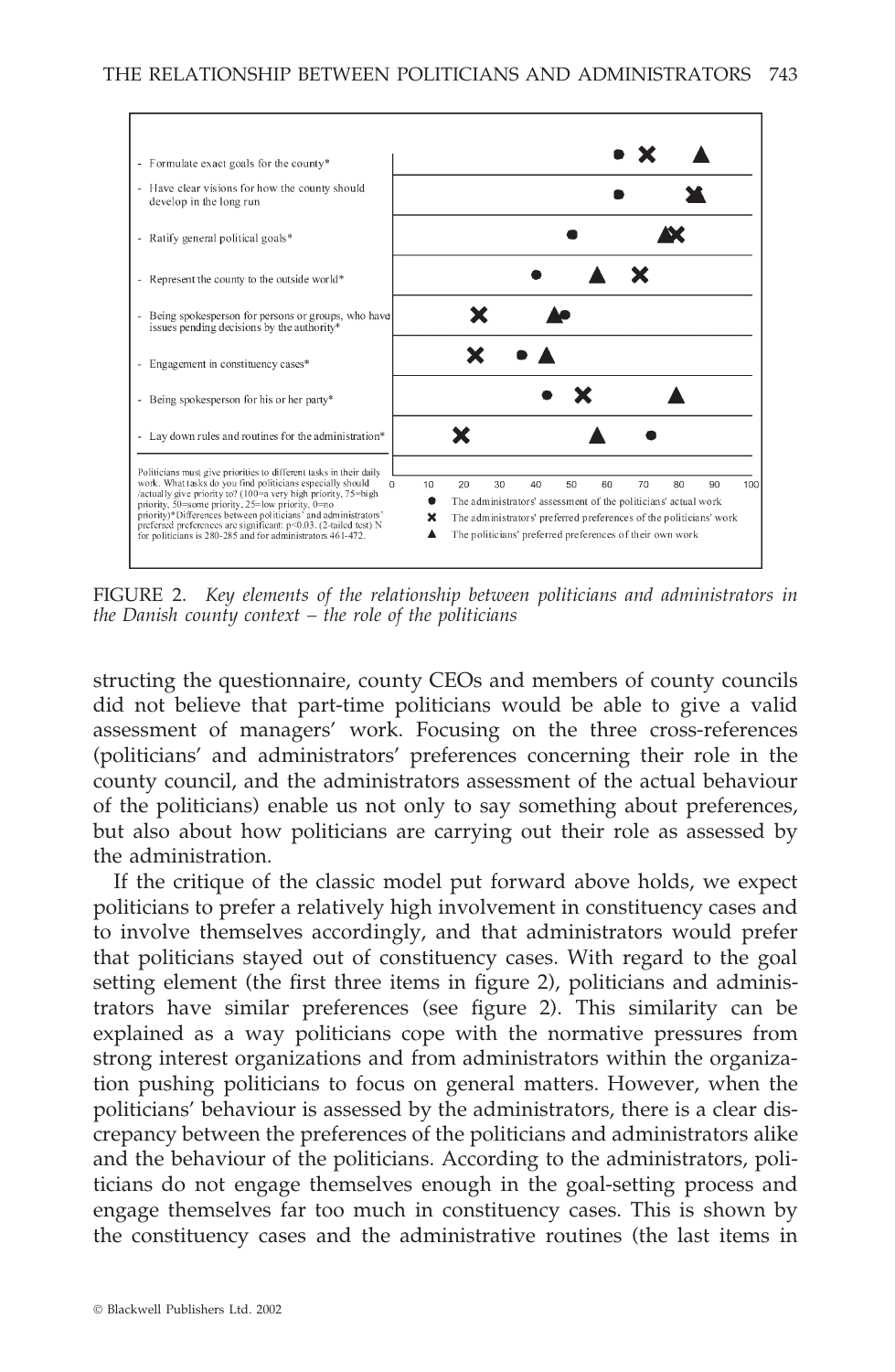figure 2), since the preferences towards the role of politicians among politicians and administrators show wide discrepancies. This is also what is suggested by the logic of disharmony and by politicians' inductive and administrators' deductive way of thinking. It is also evident that politicians prefer high involvement on all dimensions, which corresponds with findings presented by Svara (1990, p. 75).

Summarizing the findings in figure 2, politicians agree on the normative level when it comes to goal-setting tasks, but here the actual behaviour of the politicians represents a much lower involvement. Politicians and administrators have different preferences towards the role of politicians when it comes to involvement in constituency cases and administrative routines.

# **THE LOGIC OF DISHARMONY AND MANAGEMENT-BY-OBJECTIVES**

The highly used management tool at the county level is Management-By-Objectives (MBO). The ideal behind MBO follows the classic definitions of organizations as social units seeking specific goals. Following MBO, the politicians would set up the overall objectives; these are then specified more carefully on each level in the organization. Each administrator is responsible for his or her objectives being fulfilled and for proper feedback back mechanisms being established. Goal attainment is used directly as a means to sanction administrators positively as well as negatively (Drucker 1955; Peters 1995). In this way, the principles of MBO presuppose and reinforce a hierarchical understanding of organizations with a clear cut division of leadership on each level of the organization. The MBO principles and a classic Weberian division of leadership are mutually confirming models with the same assumptions. In county councils which implemented MBO according to the principles of MBO we would expect to find attitudes among politicians and administrators that reflected a more clear division of politics and administration. On the other hand, according to the logic of disharmony, we would expect to find that (for example) politicians need the constituency cases regardless of whether they are in an MBO county or not. We explored this by comparing the attitudes among politicians and administrators according to whether their county had implemented MBO or not. However, if the logic of disharmony is a general characteristic of the relationship between administrators and politicians, as we have argued, then MBO would face a severe obstacle if implemented in a county context. The survey of politicians and administrators also included several items on the concept of MBO. MBO is fully implemented for the entire county in 8 of the 14 counties (Ejersbo *et al*. 1998). If MBO was working according to its intention it should be possible to see differences in the relationship between politicians and administrators between the counties with MBO and counties without. Table 1 divides the sample into those counties generating MBO and those not.

On the one hand, MBO has an effect on administrators' preferences with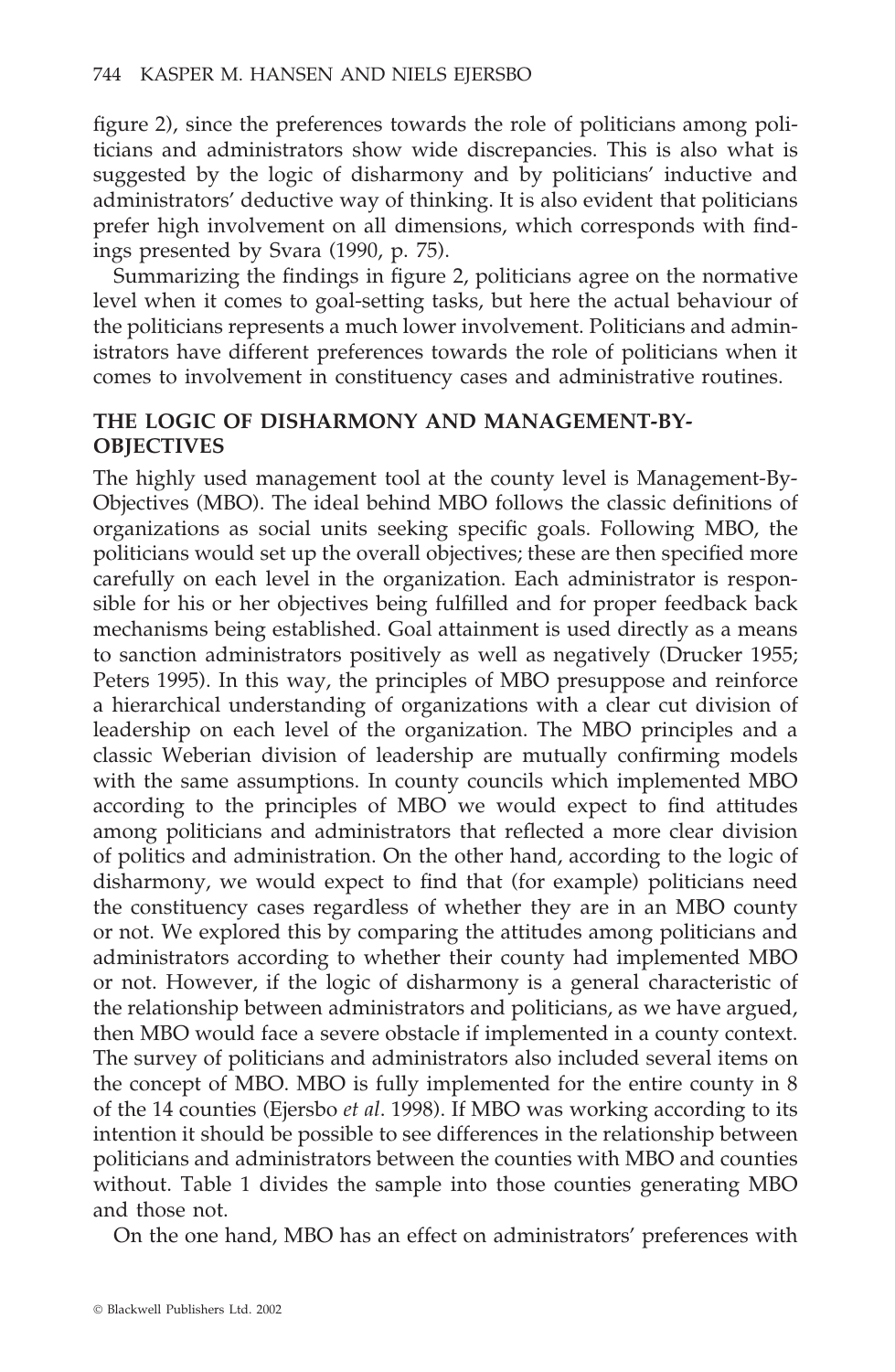regard to politicians, involvement in constituency cases. Administrators in counties with MBO prefer a lower involvement from politicians in constituency cases than administrators from counties without MBO. On the other hand, MBO seems to have the opposite effect than expected on politicians' actual performance (see table 1). Politicians in counties with MBO are, according to the administrators, more involved in constituency cases than politicians from counties without MBO. However, the expectation by the administrators is influenced by the use of MBO, which again influences their standard for assessing the behaviour of politicians. On all other questions implementation of MBO does not change behaviour or normative preferences among politicians and administrators. This fact also implies that the implementation of MBO does not change the logic among administrators or politicians. The logic of disharmony survives, even when management methods are implemented, and to some extent it seems that MBO actually reinforces the politicians' logic since they are slightly more involved in constituency cases in counties with MBO. In this way, methods that are set to reinforce the hierarchic relationship and classic division of work between politicians and administrators are being outplayed by the strong political logic. In order to explore this point further, administrators and politicians were asked to express their views on MBO. These empirical findings are shown in table 2.

As the table shows, politicians are more in agreement than administrators that MBO will decrease politicians' visibility towards citizens. CEOs and department heads, who interact most with politicians, indicate that politicians' visibility will not decrease and that their own influence will not increase with MBO. Politicians also agree, to a higher extent than administrators, that administrative influence will increase with MBO. An interesting point is that the department administrators agree with politicians on this point. In a MBO sense, the levels of detail also increase down through the organization, and the interaction between department administrators and politicians is also less intense. However, section administrators express the view that MBO increases their own influence. On the other hand, CEOs and the department heads, who interact with politicians most, agree most that politicians will have difficulties in drawing up clear goals. Politicians and administrators agree to some extent that the administration is capable of steering and implementing the ratified goals. Furthermore, politicians indicate to a higher degree that constituency cases give necessary information to the choice of goals, indicating that politicians need constituency cases. Another interesting finding is that although MBO rated modestly, politicians as well as administrators believe that MBO is a suitable tool of general steering. The strong institutional pressure from interest organizations, higher levels of government and consultants may provide an explanation for these results. However, an explanation may also be due to the fact that politicians and administrators view MBO differently. In the light of the logic of disharmony this supports the above discussion and findings.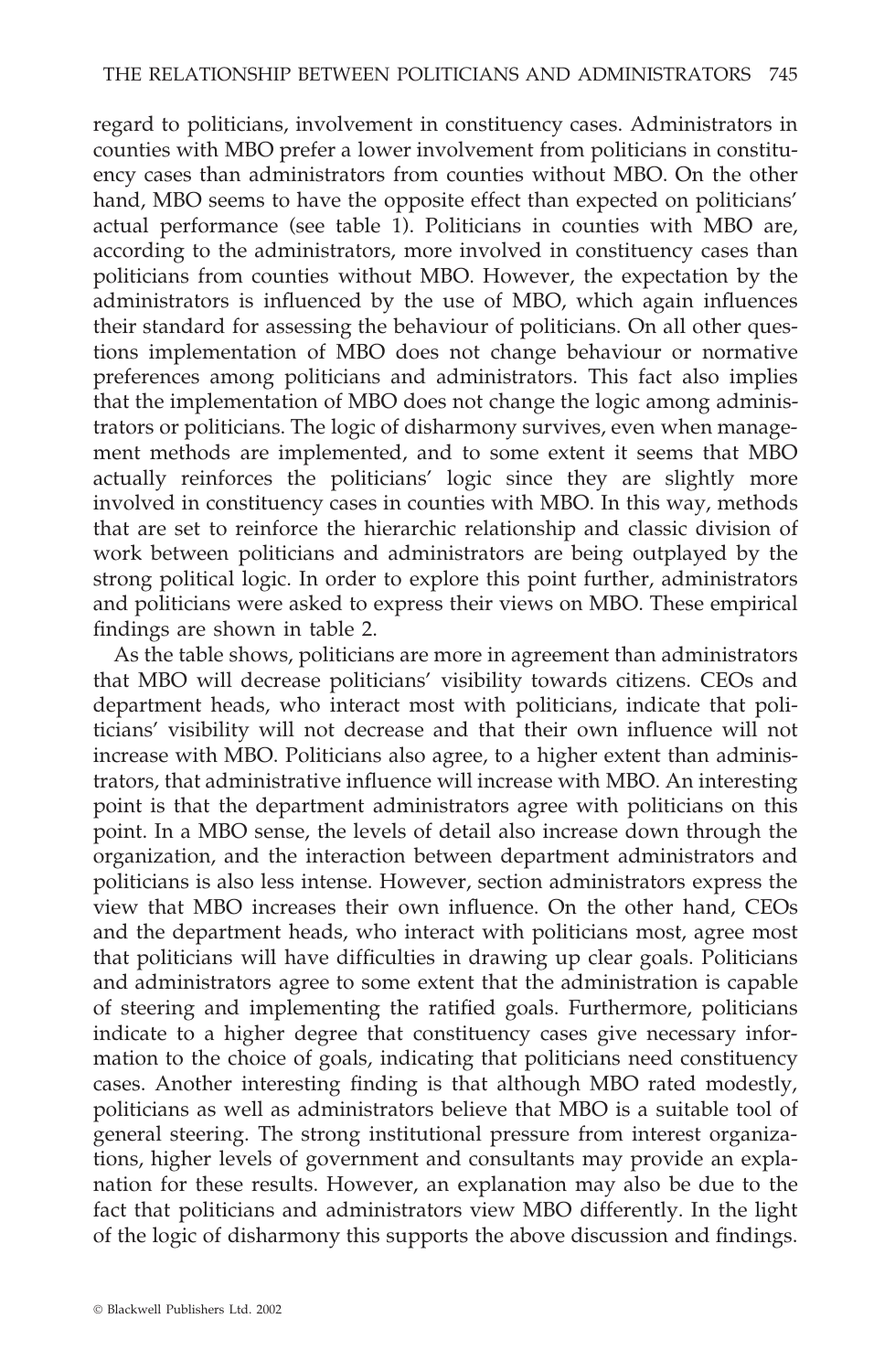|                                                                                                             | Politicians | Administrators | Actual<br>assessment | Politcians           |                      | Administrators       |                      | Actual assessment    |                      |
|-------------------------------------------------------------------------------------------------------------|-------------|----------------|----------------------|----------------------|----------------------|----------------------|----------------------|----------------------|----------------------|
|                                                                                                             |             |                |                      | <b>MBO</b><br>county | Not an MBO<br>county | <b>MBO</b><br>county | Not an MBO<br>county | <b>MBO</b><br>county | Not an MBO<br>county |
| Formulate exact goals for the<br>county*                                                                    | 86          | 71             | 63                   | 87                   | 85                   | 69                   | 72                   | 63                   | 62                   |
| Have clear visions for how<br>the<br>county should develop in the                                           |             |                |                      |                      |                      |                      |                      |                      |                      |
| long term                                                                                                   | 85          | 84             | 63                   | 85                   | 85                   | 85                   | 83                   | 62                   | 63                   |
| Ratify general political goals*                                                                             | 76          | 79             | 50                   | 75                   | 76                   | 79                   | 80                   | 49                   | 51                   |
| Represent the county to the<br>outside world*                                                               | 57          | 69             | 40                   | 58                   | 56                   | 70                   | 69                   | 39                   | 40                   |
| Being spokesperson for<br>persons or groups, who have<br>issues pending decisions by<br>the authority*, *** | 45          | 24             | 48                   | 44                   | 46                   | 23                   | 24                   | 51                   | 45                   |
| Engagement in constituency<br>$cases^{\bar{*}, **, **}$                                                     | 43          | 23             | 36                   | 43                   | 43                   | 21                   | 26                   | 40                   | 32                   |
| Being spokesperson for his or<br>her party*, **                                                             | 79          | 53             | 43                   | 80                   | 78                   | 51                   | 55                   | 43                   | 44                   |
| Lay down rules and routines<br>for the administration*                                                      | 57          | 19             | 72                   | 57                   | 58                   | 18                   | 20                   | 73                   | 72                   |

*NB*: Politicians must give priorities to different tasks in their daily work. What tasks do you find politicians especially should/actually give priority to? (100 = a very high priority,  $75 =$  high priority,  $50 =$  some priority,  $25 =$  low priority,  $0 =$  no priority).

 $^*$ The difference between politicians and administrators is significant: p < 0.03 (2 tailed-test). N for politicians is 280–285 and for administrators 467– <sup>472</sup> and, when divided on MBO, N for politicians is 131–152 and for administrators 228–240.

\*\*The difference between administrators in counties with MBO or not is significant at the p < 0.03 (2-tailed test).

\*\*\*The difference between administrators' assessment of the politicians' work in counties with MBO or not is significant at the p < 0.02 (2-tailed test). The CEO of each county was asked whether MBO was <sup>a</sup> permanen<sup>t</sup> par<sup>t</sup> in governing the entire county, only positive answers categorized the county as an MBO county.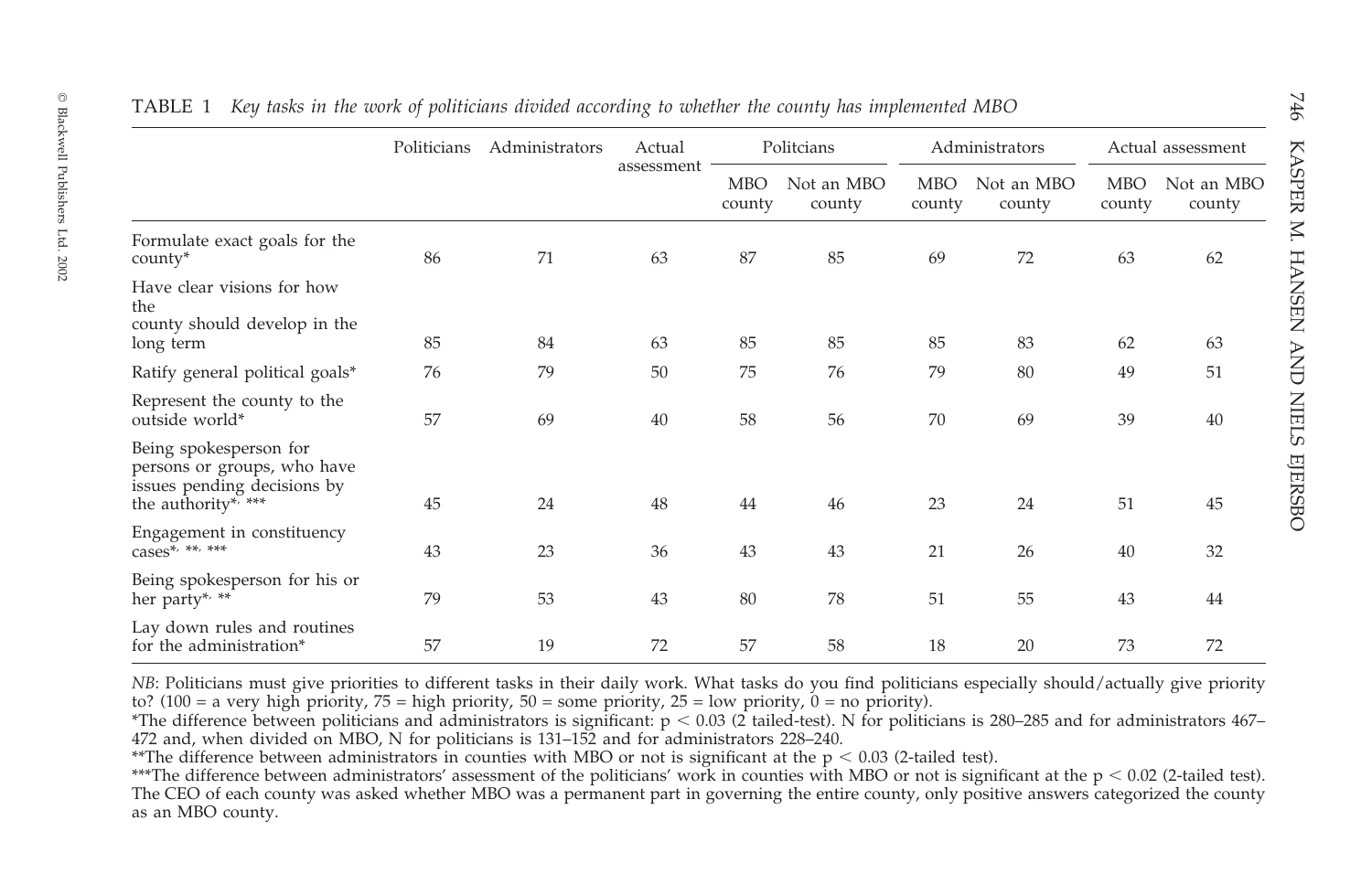| Ouestion                                                                                                  | Politicians<br>$(N = 274 - 279)$ | <b>CEO</b><br>$(N = 13)$ | Department<br>heads<br>$(N = 52)$ | Sector<br>administrators<br>$(N = 398 - 403)$ |
|-----------------------------------------------------------------------------------------------------------|----------------------------------|--------------------------|-----------------------------------|-----------------------------------------------|
| 1. MBO decreases politicians'<br>visibility towards citizens                                              | 48                               | $19*$                    | $27*$                             | $32*$                                         |
| 2. MBO increases administrators'<br>influence                                                             | 59                               | $37*$                    | $50*$                             | 58                                            |
| 3. As a general tool of steering<br>within the county, MBO is<br>suitable                                 | 82                               | 83                       | 84                                | 82                                            |
| 4. MBO is difficult to implement<br>in reality                                                            | 42                               | 40                       | 36                                | 44                                            |
| 5. Politicians will find it difficult<br>to draw up clear goals                                           | 59                               | 67                       | 53                                | 62                                            |
| 6. The administration and the<br>institutions will have<br>difficulties steering by the<br>ratified goals | 37                               | 33                       | $26*$                             | $33*$                                         |
| 7. MBO gives a clear division<br>between politics and<br>administration                                   | 53                               | 46                       | 50                                | $47*$                                         |
| 8. Constituency cases give<br>necessary information to the<br>politicians' choice of goals                | 57                               | 58                       | 52                                | $45*$                                         |

TABLE 2 *Politicians' and administrators' views on Management-by-Objectives (MBO)*

*NB*: The questions are indexed  $100 =$  strongly agree,  $75 =$  somewhat agree,  $50 =$  neither agree, nor disagree, 25 = somewhat disagree, 0 = strongly disagree. An average is calculated on each question. All questions are on a 5-point-scale.

\*Indicates significant difference compared to politicians at  $p < 0.05$  (2-tailed).

The administration believes in a hierarchical organization where visions and goals are set and implemented through the organization. However, administrators and politicians neither agree nor disagree that MBO gives a clear division of politics and administration, something which supports the claim that the classic model is not even to be found beneath the management tool which supports it.

#### **CONCLUSION**

The logic of disharmony can be described using two general statements:

- 1. The basis for political actions consists of constituency cases. Politicians approach issues case by case and from there form a general attitude towards the issues and focus on the competing interests with these cases. *Politicians can be characterized as having a inductive logic of action.*
- 2. The basis for administrative action consists of general statements of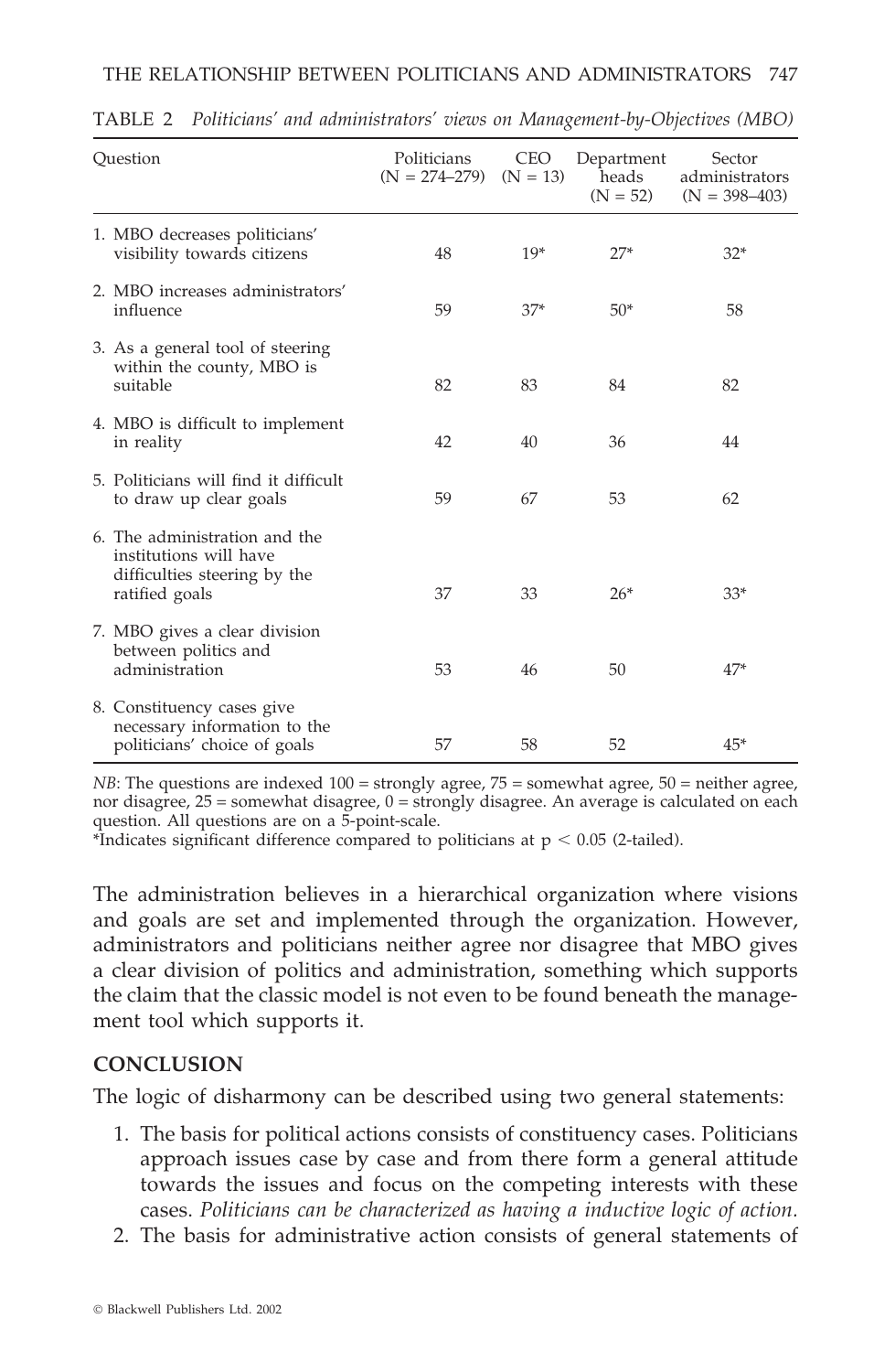laws, rules, objectives and values. Administrators approach specific cases and handle problems by referring to general laws, rules, objectives and values and, in this way, administrators focus on consensus of overall goals and strategies within the hierarchy of the organization. *Administrators can be characterized as having a deductive logic of action.*

These two statements represent a logic of disharmony as illustrated in the empirical findings from the Danish counties studied. The logic of disharmony is not a comprehensive model which gives a detailed account of the relationship between politicians and administrators. Rather, the logic of disharmony is presented in order to pinpoint certain dominating characteristics within the relationship between politicians and administrators, and the findings may be a first step in creating an innovative model to enable us to understand the relationship more clearly.

The empirical findings and the discussions are based on Danish counties around the turn of the millennium. The possibility of applying the argument to politicians in general will depend on the specific institutional context (e.g. media attention, political and electoral system), institutional environment (e.g. relative powers of interest organizations such as ICMA), as well as the degree of socialization and homogeneity of the politicians and administrators. In order to make the argument of logic of disharmony apply more generally, more systematic empirical work is needed and so any generalization should be kept to a minimum. Nevertheless, we find that the logic of disharmony does point at characteristics that may apply more broadly.

The logic of disharmony is first of all descriptive and can be applied when trying to understand and explain the relationship between politicians and administrators. Secondly, the logic gives an insight into why existing normative models often fail when implemented. Accordingly, the logic may also pinpoint the need for a more comprehensive understanding of the relationship between politicians and administrators, an understanding which should not be ignored when new models of the relationship are developed. If the intention of introducing new management tools is to encourage appropriate action (for example, more efficient procedures, more control, and clear boundaries between the tasks in the policy process), there is a need to find a balance between the normative and descriptive aspects of the models. Existing management models have to a large extent overemphasized the normative aspect of the model, making them unrealistic and decoupled from real work situations. On the other hand, the normative element of the model is needed since it represents a reflection on which principles are both appropriate and desirable. Accordingly, future models of interaction should search for the fine balance between descriptive and normative aspects of the model, including considerations of existing routines and established practices as well as a reflection of the proper principles of the governing process. The logic of disharmony emphasizes the dynamic,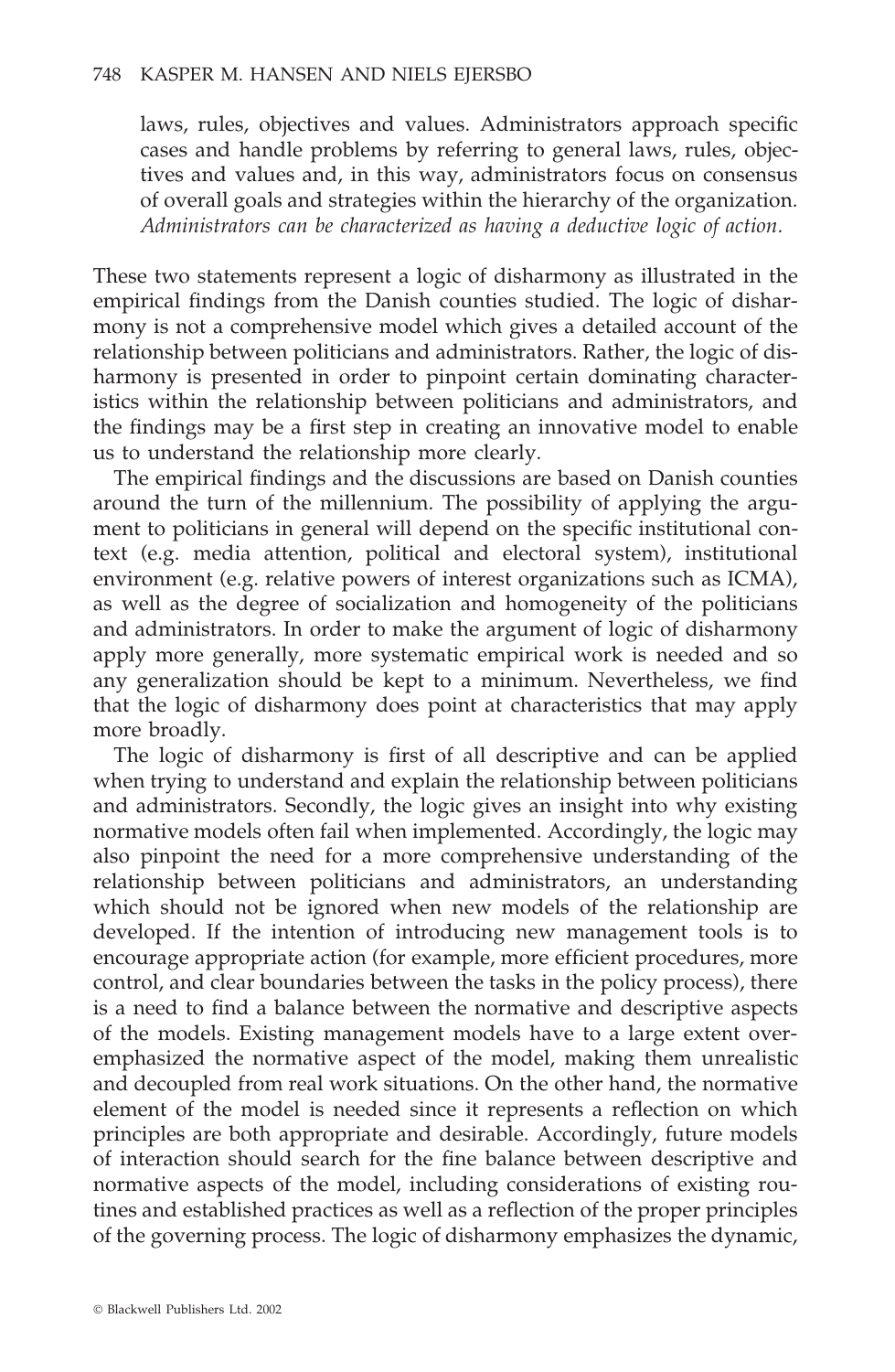conflict-oriented and dialectical interaction between politicians and administrators. Thus, one way to develop new models of interaction in the future would be to acknowledge the multidimensional character of the relationship between politicians and administrators as suggested by the logic of disharmony.

#### **ACKNOWLEDGEMENT**

A previous version of this article was presented at the IX Nordic research conference on local government and politics in Bergen, Norway, 24–26 November 2000. We would like to thank the participants for their comments. We are also indebted to James Svara, Poul Erik Mouritzen, Lika Jakobsen and the reviewers for their constructive suggestions.

#### **REFERENCES**

- Appleby P. 1992. ''Government is different', in J.M. Shafritz and A.C. Hyde (eds), *Classics of public administration*. Belmont, CA: Wadsworth, pp. 144–50.
- Aberbach, J.D., R.D. Putnam and B.A. Rockman. 1981. *Bureaucrats and politicians in western democracies*. Cambridge, MA: Harvard University Press.
- Antonsen, M., C. Greve and T.B. Jørgensen. 2000. 'Teorier om forandring i den offentlige sektor', in M. Antonsen and T.B. Jørgensen (eds), *Forandringer i teori og praksis*. Skiftende billeder fra den offentlige sektor. Copenhagen: Jurist og Økonomforbundets Forlag, pp. 17–52.
- Berg, R. 2000. *The 'ideal' politician – a study of values concerning political leadership in Danish municipalities*. PhD dissertation, Odense: Odense University Press (In Danish).
- Brunsson, N. 1994. 'Politicization and "companyization" on institutional affiliation and confusion in the organizational world', *Management Accounting Research*, 5, 323–35.
- Buch Jensen, R., N. Ejersbo and J.H. Hermansen. 1998. 'Svarfordelinger fra undersøgelse af amtsrådsmedlemmer', *Kommunalpolitiske Studier*, no. 17. Odense: Det Samfundsvidenskabelige Fakultet, Odense Universitet.
- Buch Jensen, R. and N. Ejersbo. 1997. 'Demokrati, lederskab og politik i danske amter, projektbeskrivelse', *Kommunalpolitiske Studier*, no. 16. Odense: Det Samfundsvidenskabelige Fakultet, Odense Universitet.
- Christiansen, P.M. 1998. 'A prescription rejected: market solutions to problems of public sector governance', *Governance: An International Journal of Policy and Administration*, 11, 3, 273–95.
- Dahl, R.A. 1961. *Who governs*. New Haven, CT: Yale University Press.
- Downs, A. 1967. *Inside bureaucracy*. Boston, MA: Little, Brown and Company.
- Disch, P.G. 1999. *Demokrati på mellomnivået*. Oslo: University of Oslo.
- Drucker, P.F. 1955. *The practice of management*. London: Heinemann.
- Dunleavy, P. 1991. *Democracy, bureaucracy and public choice: Economic explanations in political science*. Hemel Hempstead: Harvester Wheatsheaf.
- Ejersbo, N. (ed.). 1997. *Politikere, ledere og professionalle. Effekter af strukturændringer*. Odense: Odense Universitetsforlag.
- Ejersbo, N., R. Buch Jensen and K.M. Hansen. 1998. 'Svarfordelinger fra undersøgelse af embedsmænd i danske amter', *Kommunalpolitiske Studier*, no. 18. Odense: Det Samfundsvidenskabelige Fakultet, Odense Universitet.
- Hall, P. and R. Taylor. 1996. 'Political science and the three new institutionalisme', *Political Studies*, XLIV, 936–57.
- Hansen, K.M. 1997. *Samspilsrelationer mellem poliitkere og embedsmænd i de danske amter – samspilsmodel, styringsmodel eller virkelighed*. Unpublished manuscript.
- Hansen, K.M., R. Buch Jensen and N. Ejersbo. 2000. 'Amtspolitik i Skandinavien den danske del. Svarfordeling fra undersøgelsen', *Kommunalpolitiske Studier*, no. 20. Odense: Institut for Statskundskab, Syddansk Universitet.